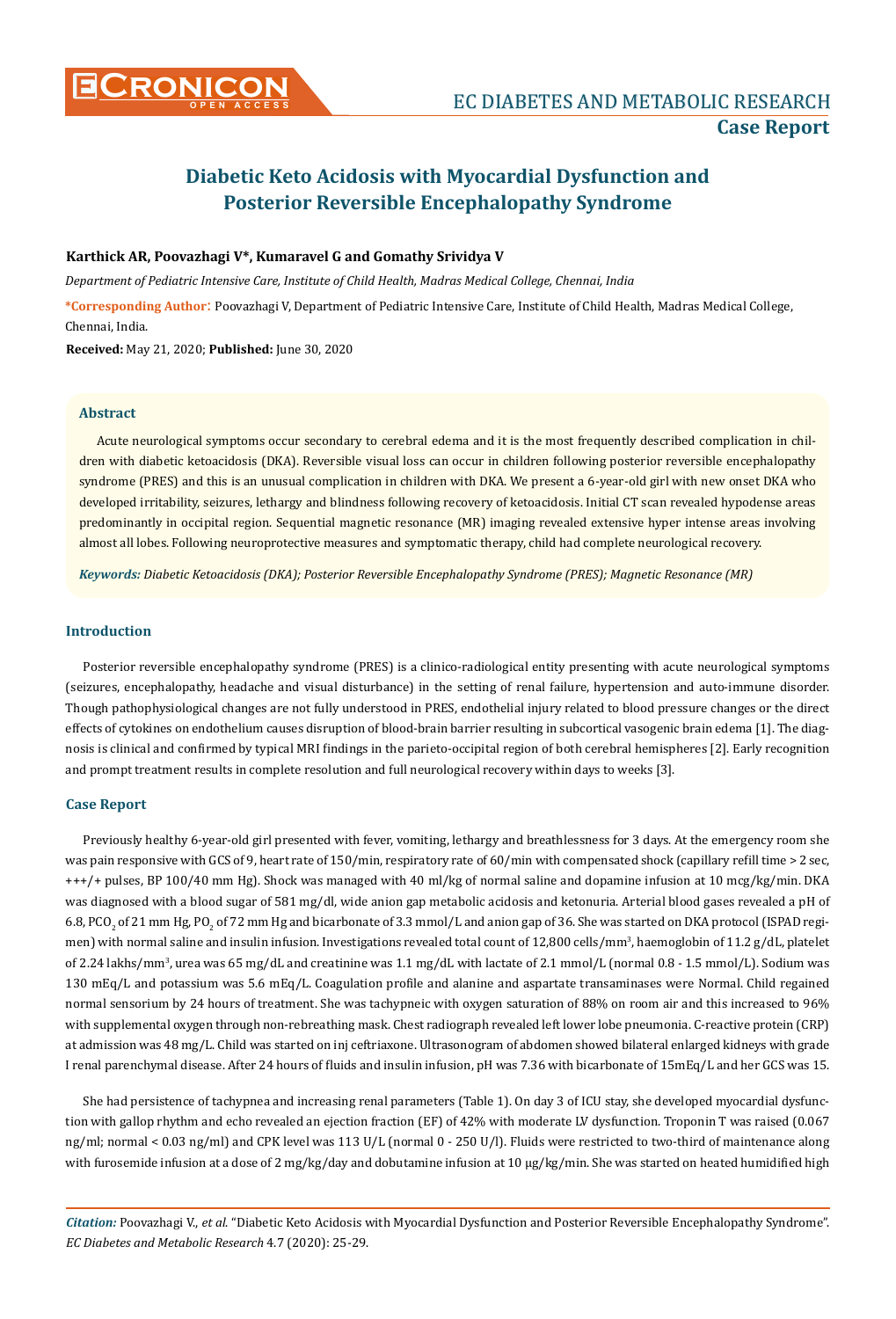flow nasal oxygen therapy at 1.5 L/kg flow and 30% FiO<sub>2</sub>. Evaluation revealed hypocalcemia (total 8.8 mg/dl iCa of 0.8 mmol/L) with magnesium of 1.6mg/dL (normal 1.5 - 2.3 mg/dL), 25 (OH) Vit D of 32 ng/mL (sufficiency > 30 ng/mL). Fluid balance in the preceding 48 hrs was stable. Myocardial dysfunction resolved by day 5 after correction with IV calcium. Her left ventricular function improved with ejection fraction of 62% and dobutamine infusion was stopped at 48 hours. She had abdominal pain by day 7 and on evaluation had elevated serum amylase (557 U/L; normal 30 - 100 U/L) and lipase (1695 U/L; normal 145 - 216 U/L) triglycerides was 194 mg/dl, LDH was 650 u/L, with normal electrolytes and renal parameters. CT abdomen revealed bulky pancreas. Her symptoms of acute pancreatitis resolved by 72 hours with conservative management.

| Parameters/Day       | Day 1 | Day 2 | Day 3 | Day 4 |     |     | $\vert$ Day 5   Day 6   Day 7 | $\sqrt{2}$ Day 10 |
|----------------------|-------|-------|-------|-------|-----|-----|-------------------------------|-------------------|
| Urea $(mg/dL)$       | 90    | 99    |       |       |     | 109 |                               |                   |
| Creatinine $(mg/dL)$ | 1.9   | 2.0   | 2.4   | 2.4   | 1.9 |     |                               |                   |

#### *Table 1: Serial renal parameters.*

On  $10<sup>th</sup>$  day of hospital stay she was irritable and developed generalised tonic clonic seizures. Seizures were controlled with IV midazolam and IV phenytoin. She had persistent elevation of blood pressures (blood pressure of 160/112 mm Hg-stage 2 hypertension). At 6 hours of seizures she was lethargic and complained of total blindness of both eyes with no other neurological deficit. Fundus examination revealed clear media with normal disc and vessels with changes in retinal pigment epithelium (RPE) suggestive of acute hypertensive choroidopathy. Basic metabolic parameters were normal (CBG 156 mg/dL, Sodium 135 mEq/L, ionised Calcium 1.2 mmol/L). CT brain revealed bilateral fronto-parieto-occipital white matter hypodensity suggestive of posterior reversible encephalopathy syndrome (PRES) (Figure 1). MRI of brain revealed multiple bilateral parenchymal bleeds with extensive bilateral white matter edema suggestive of PRES (Figure 2). Blood pressure was controlled using nifedipine and methyldopa. After 5 days of visual loss, she started gradual recovery of vision. She was on antihypertensives for 10 days and stopped before discharge. Her HbA1c level was 9.1. Child was discharged after a hospital stay of 30 days and at discharge, child had normal 6/6 vision with no neurological symptoms and is currently under follow-up for diabetic control.



*Figure 1: CT Brain showing bilateral fronto-parieto-occipital white matter hypodensity.*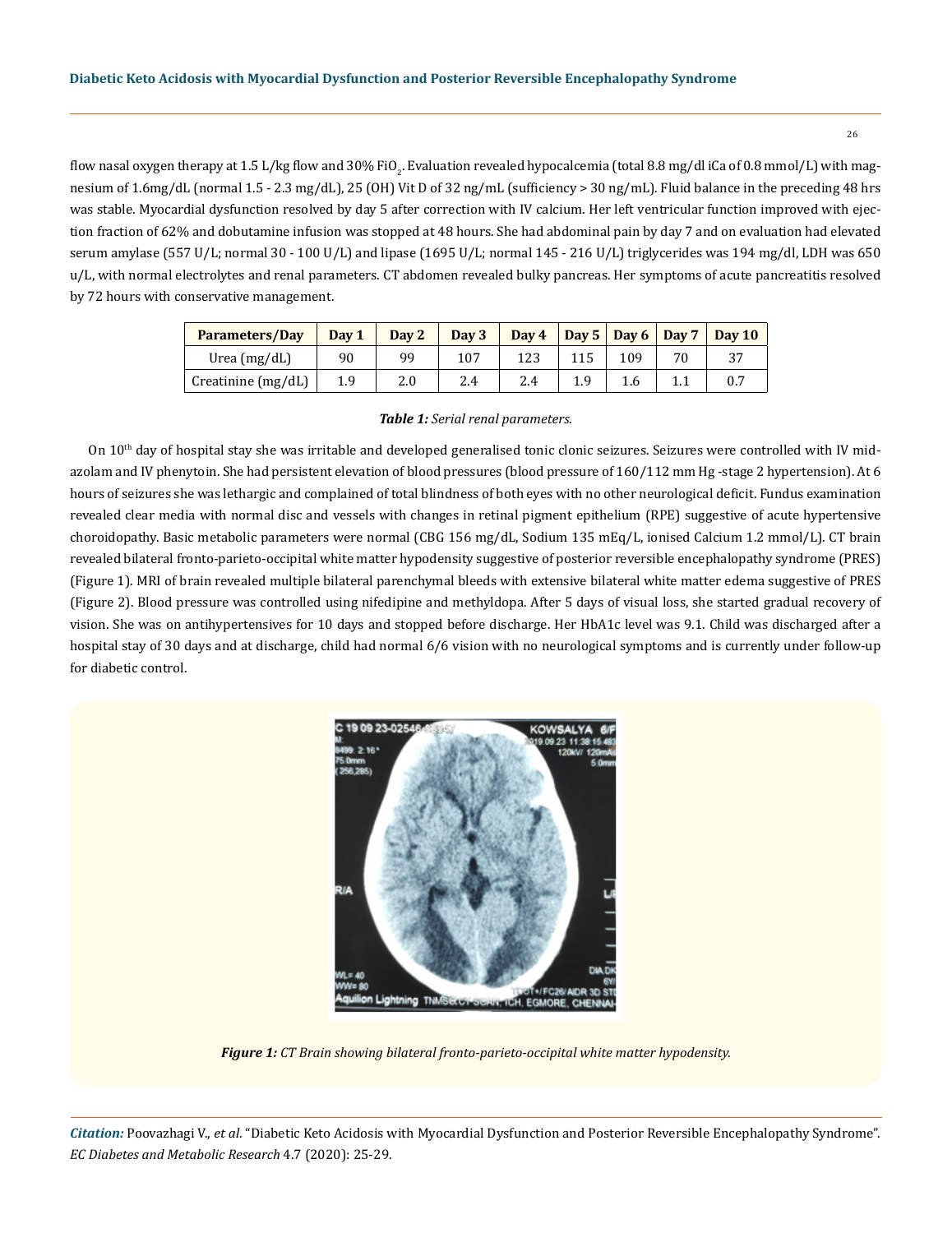27



*Figure 2: MRI of brain T2 sequence showing hyperintense areas involving fronto-parieto-occipital region suggestive of extensive bilateral white matter edema.*

## **Discussion**

Diabetic keto acidosis (DKA) is the commonest metabolic emergency in children with diabetes. Myocardial dysfunction is rarely reported in children with DKA. It may occur secondary to cardiac, pulmonary, metabolic or haemodynamic abnormalities. Severe acidosis, hypophosphataemia, hypokalemia, hypocalcaemia and hypomagnesaemia have been shown to contribute to poor myocardial performance and/or arrhythmias [4]. In this child, hypocalcemia could have contributed to myocardial dysfunction and it resolved following correction of the same.

The incidence of pancreatitis seems to be higher in adults than in children with DKA [5]. Significant but nonspecific elevations of amylase can be seen in DKA. Elevated lipase, traditionally thought to be more specific for pancreatitis, may also accompany DKA and does not necessarily denote concomitant pancreatic inflammation. Studies on pancreatic enzyme elevation in DKA suggest that pancreatic enzyme should be interpreted with caution if the child presents with abdominal symptoms or recur after correction of acidosis [6,7]. However, the acute pancreatic inflammation subsided with conservative management in this child.

Following recovery from DKA child developed hypertension, seizures and visual loss, typical of PRES. This was supported by characteristic findings on MRI. With antihypertensice therapy child had complete recovery. Cerebral edema commonly occurs during the first few hours of management of DKA and is the leading cause of morbidity and mortality in children presenting with DKA [1,8]. Encephalopathy occurring during DKA therapy could be due to shock, cerebral edema, severe acidosis, central venous thrombosis, Thrombocy-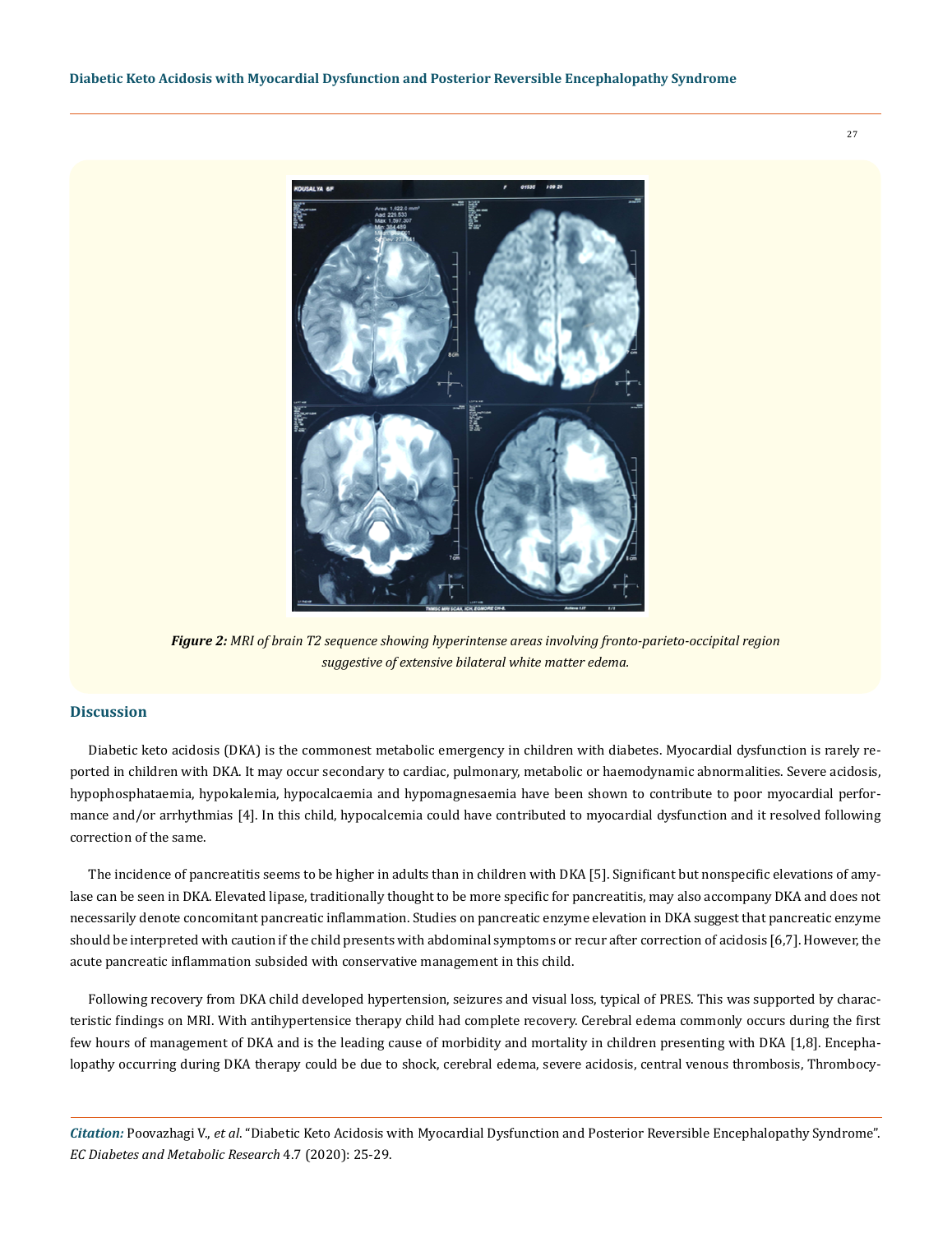topenia associated multi organ failure (TAMOF), Thrombotic thrombocytopenic purpura (TTP), mucormycosis, hypoglycemia and PRES. Encephalopathy due to cerebral edema is predominantly osmotic while in PRES it is likely to be vasogenic edema and the later occurs after recovery in DKA and has a favourable outcome. Since this child had recovered from cerebral edema and other metabolic parameters were stable, vision loss with severe hypertension was attributed to PRES. Sudden visual loss can occur in children with diabetes following PRES, mucormycosis, transient ischemic attacks, co-existing migraine and occipital seizures. Literature search revealed few case reports of PRES in children with DKA. Rapid resolution can be seen on correcting the underlying cause precipitating PRES.

Endothelial injury secondary to hypertension and dysfunction caused by excessive circulating inflammatory cytokines are postulated to produce vasogenic edema leading to PRES in DKA [1,9]. The metabolic crisis of DKA and its treatment, can lead on to increased proinflammatory cytokines and there is upregulation of vascular endothelial growth factor, both of which can lead to increased vascular permeability seen in PRES [10,11]. Since this child had AKI, underlying electrolyte imbalance could also be a contributary factor. Though, PRES indicates posterior segment involvement, brain edema can involve more anterior and entire region as noticed with this child [1]. Children with PRES may need to be evaluated for autoimmune disorders like hypothyroidism and systemic lupus erythematosus.

Multiple factors could have led to the development of PRES in this child, enhanced by the metabolic derangements in DKA and postulated indirect effects of electrolyte imbalance on vascular permeability. As witnessed in this child, one can anticipate complete neurological recovery within a few days to week in children with PRES.

## **Conclusion**

It is essential to monitor for development of clinically apparent brain injury in children undergoing treatment for DKA. Cerebral edema usually develops within 24 hours of initiating treatment while late development of encephalopathy requires scrutinizing and PRES should be considered in differentials. Children swiftly recover on correcting the underlying precipitating cause of PRES.

#### **Funding**

None.

#### **Competing Interest**

None stated.

#### **Bibliography**

- 1. [Fugate JE and Rabinstein AA. "Posterior reversible encephalopathy syndrome: clinical and radiological manifestations, pathophysiol](https://pubmed.ncbi.nlm.nih.gov/26184985/)[ogy, and outstanding questions".](https://pubmed.ncbi.nlm.nih.gov/26184985/) *The Lancet Neurology* 14.9 (2015): 914-925.
- 2. Sathyanarayana SO., *et al*. "Posterior Reversible Encephalopathy Syndrome Complicating Diabetic Ketoacidosis". *Indian Pediatrics* 56.3 (2019): 244-246.
- 3. Hinchey J., *et al*. "A Reversible Posterior Leukoencephalopathy Syndrome".
- 4. [Roberts KD and Levin DL. "Diabetic ketoacidosis, respiratory distress and myocardial dysfunction".](https://www.ncbi.nlm.nih.gov/pmc/articles/PMC3028211/) *BMJ Case Reports* (2009).
- 5. Nair S., *et al*[. "Association of diabetic ketoacidosis and acute pancreatitis: observations in 100 consecutive episodes of DKA".](https://pubmed.ncbi.nlm.nih.gov/11051350/) *The [American Journal of Gastroenterology](https://pubmed.ncbi.nlm.nih.gov/11051350/)* 95.10 (2000): 2795-2800.

*Citation:* Poovazhagi V., *et al*. "Diabetic Keto Acidosis with Myocardial Dysfunction and Posterior Reversible Encephalopathy Syndrome". *EC Diabetes and Metabolic Research* 4.7 (2020): 25-29.

28